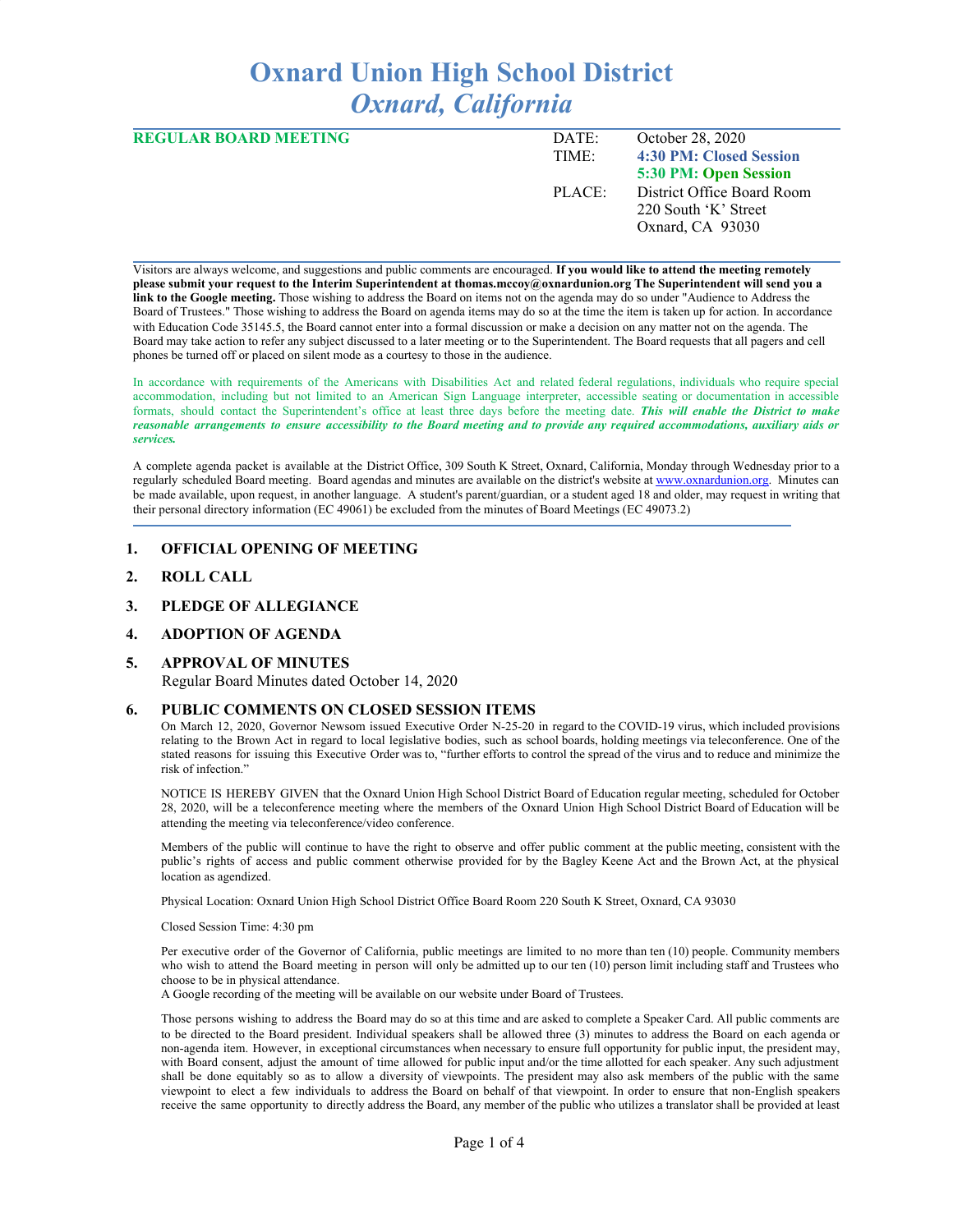## Board Meeting Agenda October 28, 2020

twice the allotted time to address the Board. Please refer to the complete text of Oxnard Union High School District Board Bylaw 9323: Conduct of Board Meetings - Public Participation.

ALL requests for public comments are to be submitted to the Interim Superintendent at thomas.mccoy@oxnardunion.org no later than Monday, October 26, 2020 at 6:00 P.M. (limit of 450 words, equal to three (3) minutes)

## **7. CLOSED SESSION**

During this time, the Board may adjourn to Closed Session to discuss confidential material relating to the following items.

A. Public Employee:

Discipline/Dismissal/Release/Resignation/Appointment/Reassignment/Employment-Government Code Section 54957(b)(1)

- B. Conference with Labor Negotiator(s): Government Code Section 54957.6
	- Agency Negotiator: Dr. Deborah Salgado, Assistant Superintendent-Human Resources
		- Employee Organization: Oxnard Federation of Teachers and School Employees (OFTSE) - Classified Bargaining Unit
		- Employee Organization: California School Employee Association (CSEA) - Campus Supervisor Bargaining Unit
- C. Student Personnel: [Education Code §35146, 48912, 48919]
- D. Consideration of Confidential Student Issues Other Than Expulsion and Suspension, Pursuant to Education Code §35146
- E. Conference with Legal Counsel Anticipated Litigation, Pursuant to Government Code § 54956.9 (d) a. Number of cases: Three
- F. Conference with Real Property Negotiator (Govt. Code § 54956.8) PROPERTY: Multiple District-owned parcels, including: (1) District Office Campus, 220, 309, and 315 South K Street, Oxnard, CA, APNs 202-0-010-630 & -740; (2) 1101 W. 2nd St., Oxnard, APN 202-0-233-355; (3) 280 and 300 Skyway Drive, Camarillo, CA, APN 230-0-130-105; and (4) 15 Stearman Street, Camarillo, CA, APN 230-0-130-115 AGENCY NEGOTIATOR: Jeff Weinstein, Assistant Superintendent Business Services and Dr. Joel Kirschenstein, Consultant Sage Realty Group Inc. NEGOTIATING PARTIES: To be determined UNDER NEGOTIATION: Price and terms of payment

## **8. RECONVENE IN PUBLIC: REPORT ON CLOSED SESSION ACTION**

## **9. RECOGNITION**

- Rio Mesa High School
- □ 2020 Science Fair Winner- Dillan Hernandez

#### **10. PUBLIC COMMENTS TO ADDRESS THE BOARD OF TRUSTEES**

On March 12, 2020, Governor Newsom issued Executive Order N-25-20 in regard to the COVID-19 virus, which included provisions relating to the Brown Act in regard to local legislative bodies, such as school boards, holding meetings via teleconference. One of the stated reasons for issuing this Executive Order was to, "further efforts to control the spread of the virus and to reduce and minimize the risk of infection."

NOTICE IS HEREBY GIVEN that the Oxnard Union High School District Board of Education regular meeting, scheduled for October 28, 2020, will be a teleconference meeting where the members of the Oxnard Union High School District Board of Education will be attending the meeting via teleconference/video conference.

Members of the public will continue to have the right to observe and offer public comment at the public meeting, consistent with the public's rights of access and public comment otherwise provided for by the Bagley Keene Act and the Brown Act, at the physical location as agendized.

Physical Location: Oxnard Union High School District Office Board Room 220 South K Street, Oxnard, CA 93030

Open Session Time: 5:30 pm

Per executive order of the Governor of California, public meetings are limited to no more than ten (10) people. Community members who wish to attend the Board meeting in person will only be admitted up to our ten (10) person limit including staff and Trustees who choose to be in physical attendance. A Google recording of the meeting will be available on our website under Board of Trustees.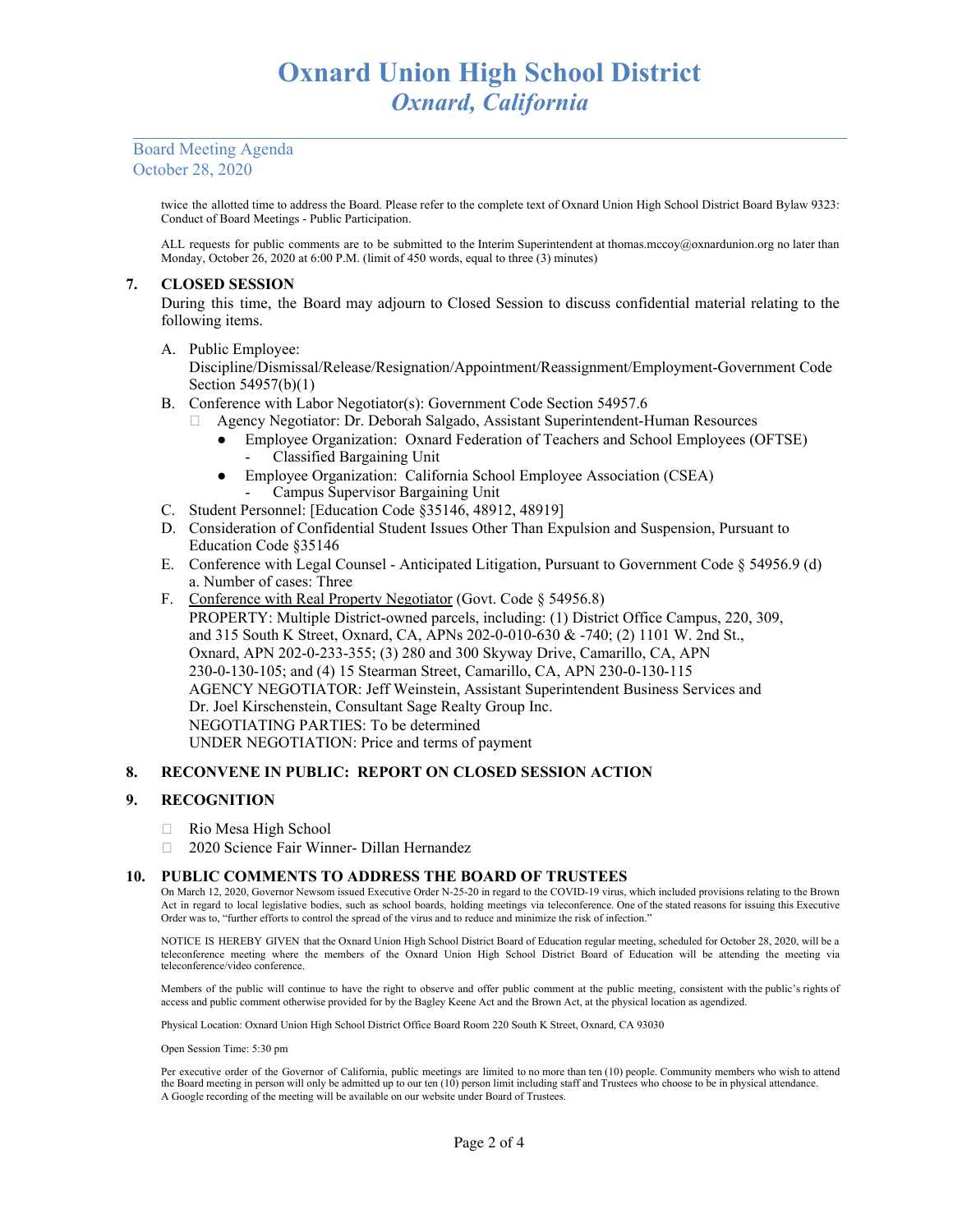## Board Meeting Agenda October 28, 2020

Those persons wishing to address the Board may do so at this time and are asked to complete a Speaker Card. All public comments are to be directed to the Board president. Individual speakers shall be allowed three (3) minutes to address the Board on each agenda or non-agenda item. However, in exceptional circumstances when necessary to ensure full opportunity for public input, the president may, with Board consent, adjust the amount of time allowed for public input and/or the time allotted for each speaker. Any such adjustment shall be done equitably so as to allow a diversity of viewpoints. The president may also ask members of the public with the same viewpoint to elect a few individuals to address the Board on behalf of that viewpoint. In order to ensure that non-English speakers receive the same opportunity to directly address the Board, any member of the public who utilizes a translator shall be provided at least twice the allotted time to address the Board. Please refer to the complete text of Oxnard Union High School District Board Bylaw 9323: Conduct of Board Meetings - Public Participation.

ALL requests for public comments are to be submitted to the Interim Superintendent at thomas.mccoy@oxnardunion.org no later than Monday, October 26, 2020 at 6:00 P.M. (limit of 450 words, equal to three (3) minutes)

## **11. SUPERINTENDENT'S REPORT**

## **12. STUDENT REPRESENTATIVE TO THE BOARD – MARINA CLEAVENGER**

## **13. CONSENT CALENDAR**

## **Business Services**

- A. Consideration of Approval of Purchase Orders, October 1-15, 2020
- B. Consideration of Approval of Contract Award to PLAE Flooring to Replace the RMHS Weight Room Floor
- C. Consideration of Approval of Contract Change Order to Beynon Sports Surfaces for Custom Track Color for CIHS
- D. Consideration of Approval of Contract Award to Kiwitt's General Building Contractor to Revise Wall Systems at the HHS Library Building
- E. Consideration of Approval of Contract Change Order to Byrom-Davey to Replace Transite Irrigation Piping at RMHS Stadium
- F. Consideration of Approval of Contract Award to Pacificom for Solar Drive District Office Main Distribution Frame (MDF) Data Rack Air Containment System
- G. Consideration of Approval of Contract Change Order to Byrom-Davey to Add Rip Rap Stormwater Drywell at RMHS Stadium
- H. Consideration of Approval of Contract Award to Smith Electric to Replace HVAC Units at CIHS Classrooms P1 & P2 and ACHS Classroom T3
- I. Consideration of Approval of Contract Award to Sports Facilities Group for HHS Pole Vault Pit Storage Unit
- J. Consideration of Approval of Contract Change Order Request for Solar Drive for Waisman Construction to Install HVAC Cooling and Heating EMS Control Valves
- K. Consideration of Approval of Contract Change Order Request for Solar Drive for Waisman Construction to Add Electrical
- L. Consideration of Approval of Contract Award Design Fee to Flewelling & Moody Architects for OHS Career Technical Education Equipment Research
- M. Consideration of Approval for AP Construction Group for Change Order #1 for Added EMS Control Scope at RCHS
- N. Consideration of Approval to Reject all Bids for New HVAC Modernization at ACHS, Bid 629
- O. Consideration of Approval of Contract Award to Enterprise Construction, Inc. for ACHS & HHS Stadium Bleachers, Lighting and Sound System Project, Bid 635
- P. Consideration of Approval for Contractor Arboles Care Tree Service to Provide Tree Trimming Services Along Sidewalk Areas at PHS
- Q. Consideration of Approval for Vendor Day Wireless to Supply Hand Held Digital Radios for the MOT Team Members District Wide
- R. Consideration of Approval of AMT Systems Proposal to Furnish and Install Professional-Quality and Video Components at 1800 Solar Drive Boardroom